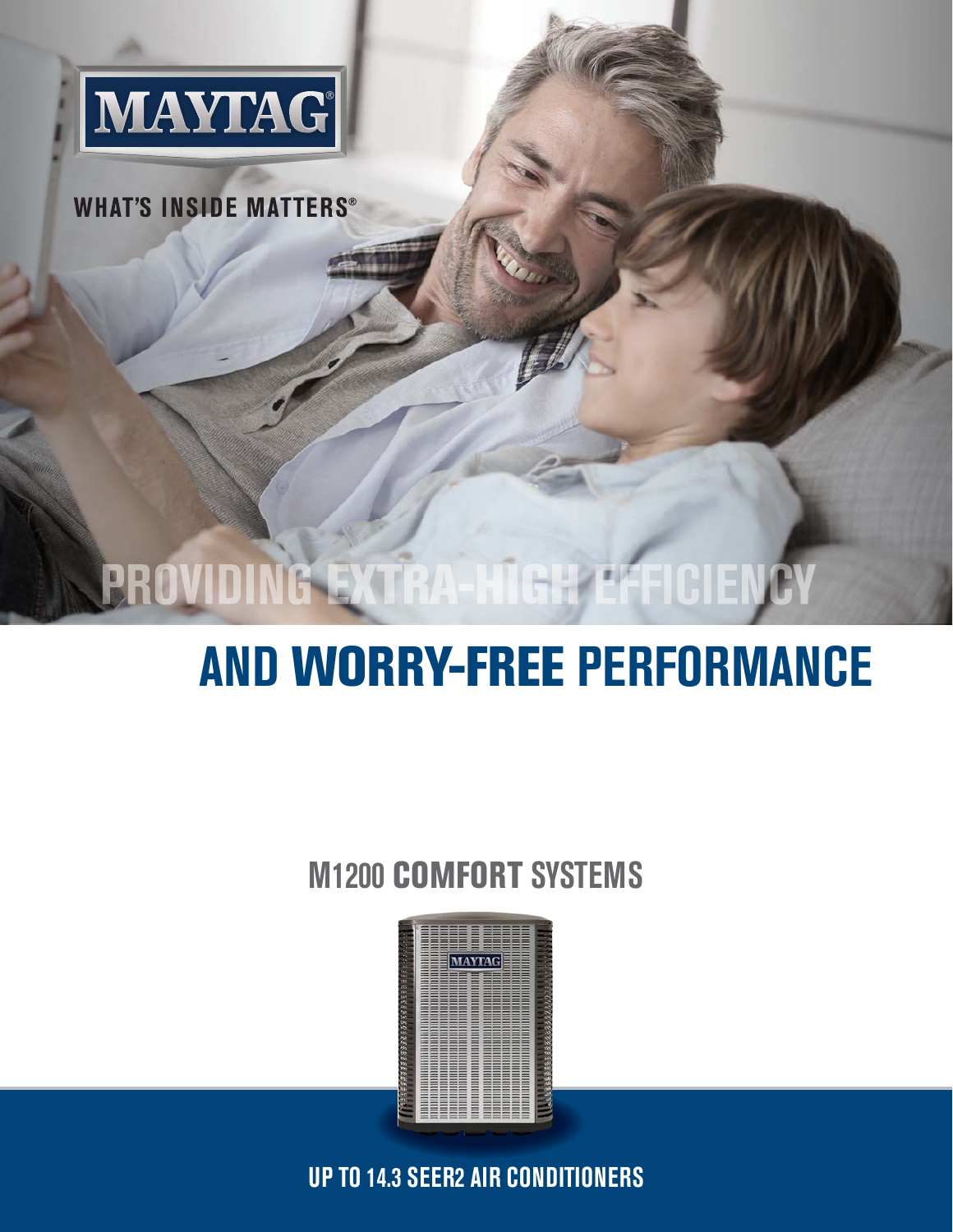$\mu$ 

## **HIGH EFFICIENCY UP TO 14.3 SEER2**

**M**aytag<sup>®</sup> up to 14.3 SEER2 air conditioners<br>provide you with reliable, year-round comfort. aytag<sup>®</sup> up to 14.3 SEER2 air conditioners

SEER2 (Seasonal Energy Efficiency Ratio 2) is the new Department of Energy efficiency standard. SEER is the standard measure of efficiency for central air conditioning systems. The higher the SEER, less electricity is required for a air conditioner unit to do its job. The main difference between SEER and SEER2 is the testing conditions for each rating system. The SEER2 testing conditions are meant to give consumers a clearer, more accurate idea of a unit's efficiency.

Maytag® split systems include two main components. The outdoor section is either the air conditioner or the heat pump. The indoor section is an air handler or a furnace and indoor coil. Depending on your climate, a heat pump may handle your heating and cooling needs more economically than a separate furnace and air conditioner.

#### **INDOOR SECTION**

Using a Maytag® air handler with an energy-efficient motor or variable-speed gas furnace can improve indoor air quality and sound levels. By mixing air from floor to ceiling, the variable-speed technology creates more uniform temperatures, improved air filtration and reduced humidity levels. All Maytag® air conditioners are built using proven, reliable parts. Each part is examined carefully with our rigorous quality check process. This process ensures your unit is ready to supply years of worry-free performance before it ever leaves our manufacturing facility.

Maytag highly recommends that you also replace the existing coil with a matched Maytag® coil. By

doing this, you can ensure maximum efficiency and performance of your comfort system.

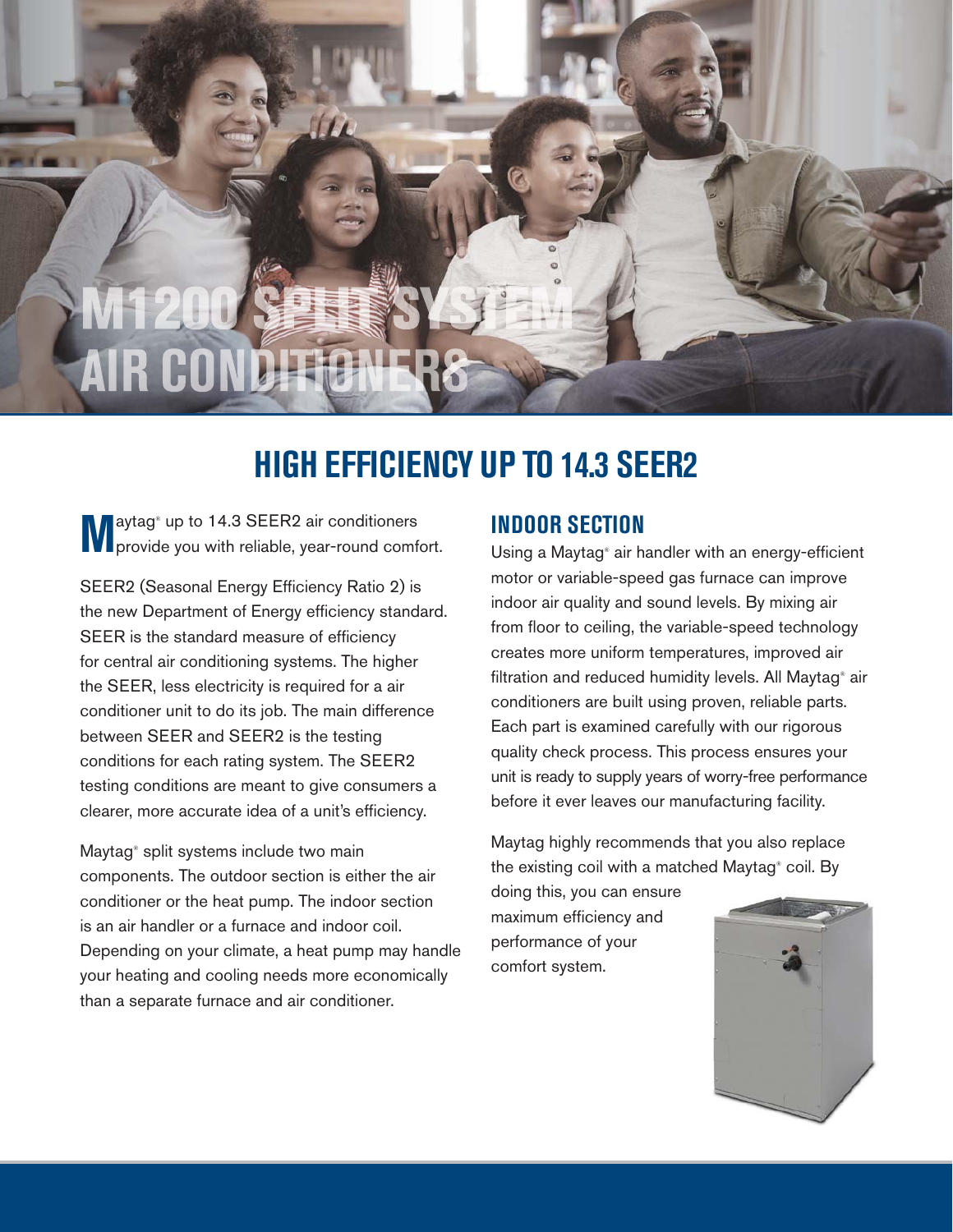#### **INNOVATION & STYLE**

These models feature brushed, stainless steel jacket panels for superior quality and rust-free durability. It protects the coil from damage by weather and flying debris.

#### **QUIET COMFORT**

Maytag® air conditioners include additional features for extra quiet-performance, such as swept-wing fan blades, sound reducing bases, and compressor blankets.

#### **ADVANCED TECHNOLOGY**

All Maytag® air conditioner models feature all-aluminum coils for increased resistance to corrosion. These coils reduce unit weight and require less refrigerant than traditional coils.



The Copeland Scroll® compressor is trusted to ensure reliable and efficient home comfort.

#### **RELIABLE COMPRESSOR PERFORMANCE**

Your Maytag® air conditioner has been carefully designed and engineered to give you outstanding energy efficiency and years of trouble-free operation. Maytag® up to 14.3 SEER2 air conditioners feature a Copeland Scroll® compressor, one of the most reliable compressors available.



#### **ENERGY DEFINITION**

SEER2 – Seasonal Energy Efficiency Ratio 2 A measure of the cooling performance of air conditioners, heat pumps and gas/electric packaged products.

As ratings increase, so does unit efficiency.

#### **HEAT PUMP OR AIR CONDITIONER?**

These Maytag® split system air conditioners are an excellent choice for geographies where maximum cooling efficiency is needed. In areas where heating efficiency is also desired, consider the Maytag® split system heat pump. They operate in the summer the same as an air conditioner, but also provide heat in the winter. Depending on the climate you live in, a heat pump may be ideal for your family.